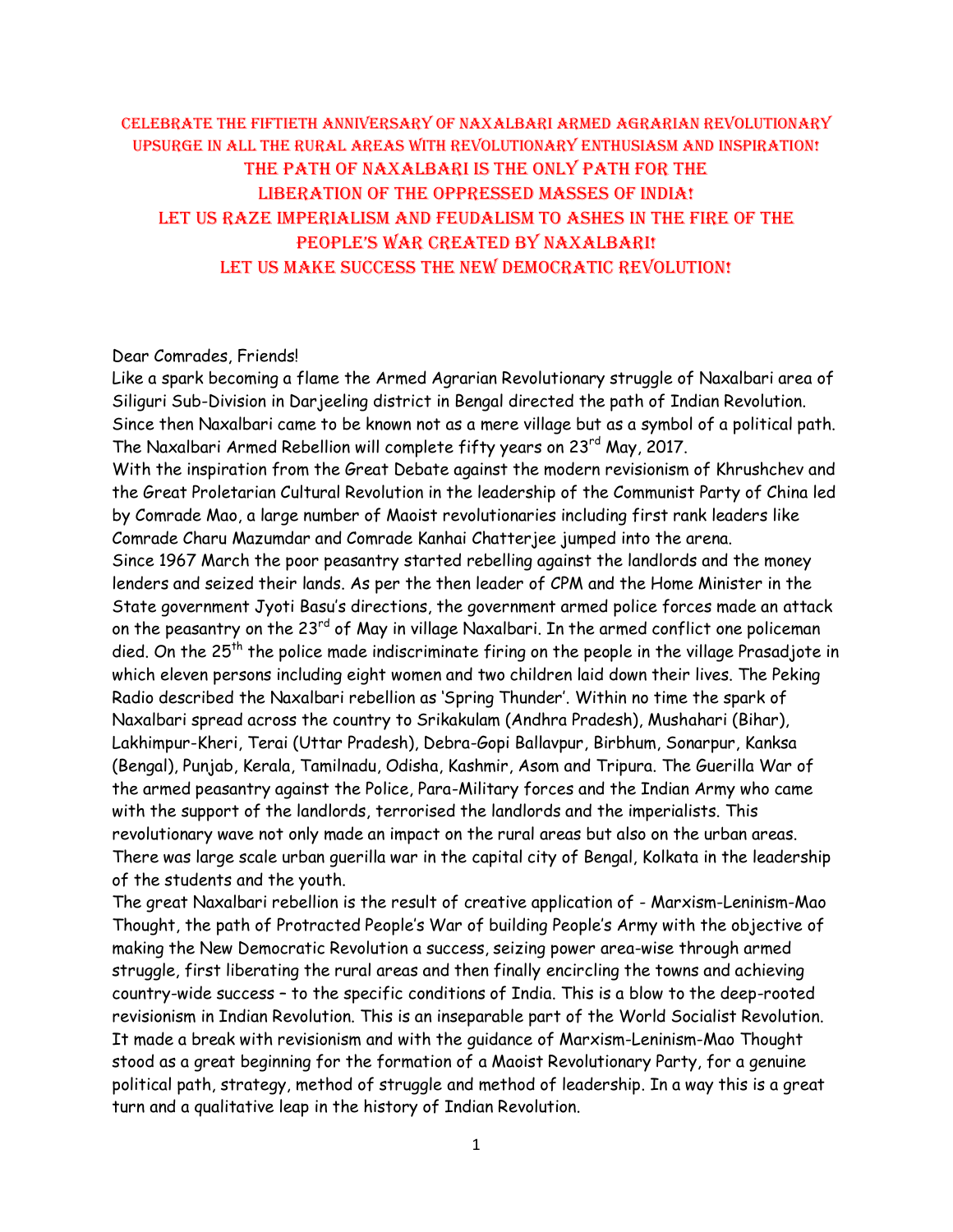CPI (ML) was formed in the leadership of Comrade Charu Mazumdar who led the great Naxalbari struggle. MCC emerged in the leadership of Comrade Kanhai Chatterjee following the same theory, path and strategy. They led the then revolutionary wave. Anyhow though the strategy of this revolution was correct, due to the shortcomings in tactics, the disruptive activities of the rightist forces and the reactionary repression of the ruling classes across the country, the movement faced severe losses and setback by mid 1972. Opportunists and disruptors split and weakened the party.

Genuine revolutionaries took valuable lessons from Naxalbari and made efforts with strong will and sacrifice to develop the three magic weapons – Party, People's Army and the United Front. Revolutionary movement once again rose like a wave. The revolutionary forces reorganized. These revolutionary forces are upholding the Naxalbari line in nearly 20 states of our country now. Those who upheld this line were Naxalites until yesterday and now they rose and became Maoists. They highlighted the alternative of revolutionary politics effectively and stood as the most dangerous elements for the exploitive ruling classes. This is the reason why we have to hold high the Naxalbari revolutionary line that paved the way for such development and expansion in the past 50 years and say it is invincible.

- 1. Naxalbari gave a blow to revisionism that was rooted in India.
- 2. It united those working relentlessly for building revolutionary movement in the country.
- 3. It took up Marxism-Leninism-Maoism as the guiding theory for its practice.
- 4. It correctly defined the character of Indian society and the principal contradiction among the fundamental contradictions of the Indian society.
- 5. It clearly showed the destination of Indian Democratic Revolution, the revolutionary path, revolutionary strategy, revolutionary path, revolutionary targets and the forces of revolution.

The issues Naxalbari brought forth have tremendous historical importance. The present struggle has stood firm on them. The exploitative ruling classes have conducted many military offensives and campaigns starting from 'Steeplechase' to 'Operation Green Hunt' without break for the past 50 years to eliminate the struggle. Nearly twenty thousand persons have laid their lives for the sake of revolution. They said Naxalbari does not die. They said it is invincible. Naxalbari proved the historical fact that a small spark would lead to a prairie fire. The line of Protracted People's War made true the fact that revolutionary movement advances from isolated places to vast areas.

Revolutionary People's Committees (RPCs) were formed in many strategic areas in India and are maintaining alternative power among the people. The people of the areas of revolutionary movement are fighting militantly against the imperialist New Economic Policies of the Indian ruling classes. In places where the RPCs are firm people are fighting for 'Jal-Jungle-Zameen-Ijjat-Adhikar' in a dedicated manner. They chased away the Comprador Capitalists from Singur, Nandigram, Lalgarh, Lohandiguda, Dhurli-Bhansi and Paradeep areas. Dandakaranya and Bihar-Jharkhand have stood as the centres of the masses struggling against the policies of the ruling classes, especially the Brahmanical Hindu fascists, who have further opened up the country for the exploitation of the imperialists. These areas have developed as struggle centres in a higher plane, highlighting the Naxalbari line, are continuing the legacy of the heroic Naxalbari revolution. This is the reason the exploitive ruling classes and their owners announced All Out war centering these areas.